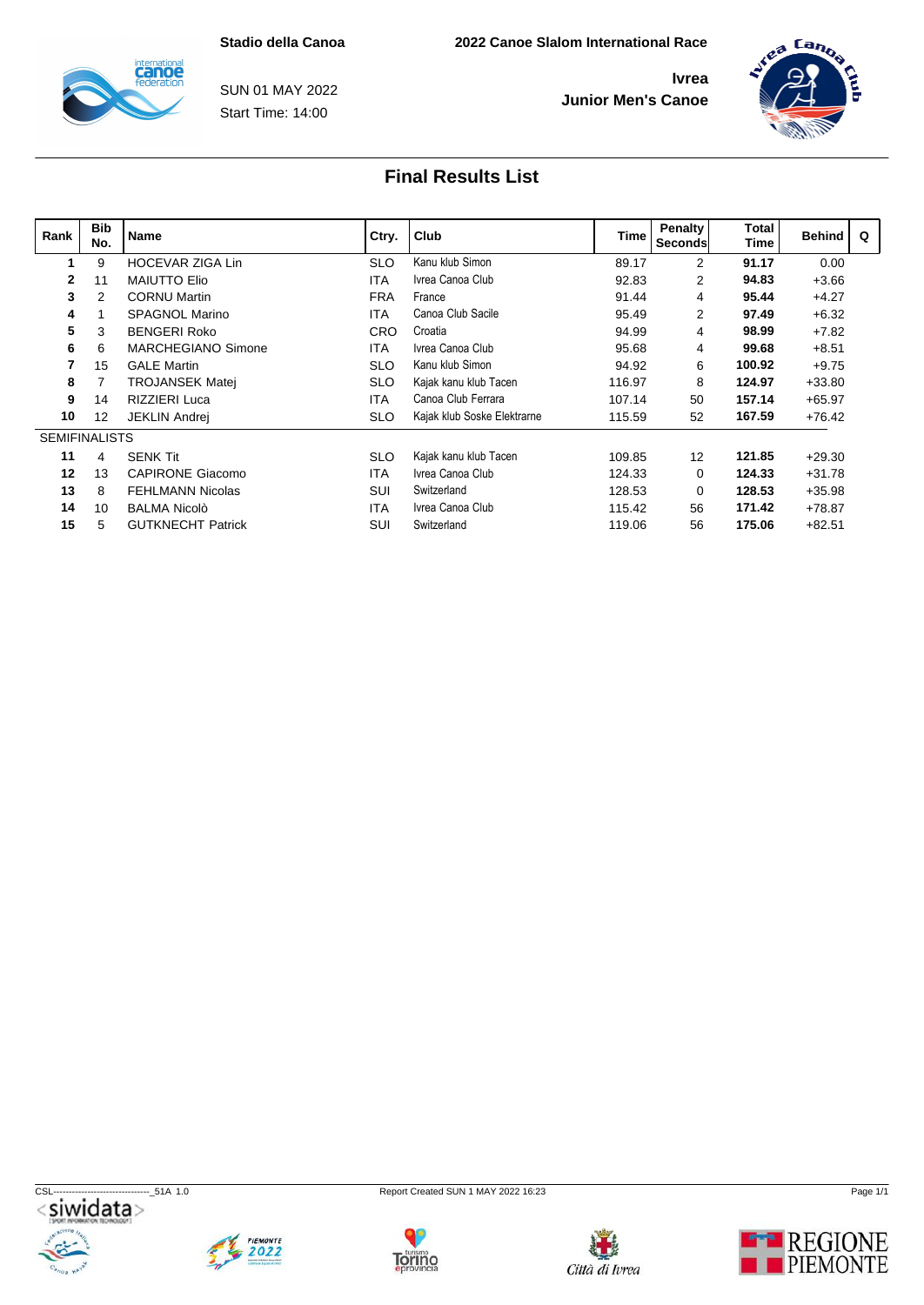

Start Time: 14:10 SUN 01 MAY 2022



### **Final Results List**

| Rank                 | <b>Bib</b><br>No. | Name                       | Ctry.      | Club                        | <b>Time</b> | <b>Penalty</b><br>Seconds | <b>Total</b><br>Time | <b>Behind</b> | $\Omega$ |
|----------------------|-------------------|----------------------------|------------|-----------------------------|-------------|---------------------------|----------------------|---------------|----------|
|                      | 34                | <b>BOZIC Luka</b>          | <b>SLO</b> | Kajak klub Soske Elektrarne | 85.08       | $\mathbf 0$               | 85.08                | 0.00          |          |
| 2                    | 28                | MICOZZI Flavio             | <b>ITA</b> | G.S. Marina Militare        | 86.82       | 0                         | 86.82                | $+1.74$       |          |
| 3                    | 32                | <b>IVALDI Raffaello</b>    | <b>ITA</b> | G.S. Marina Militare        | 87.87       | $\Omega$                  | 87.87                | $+2.79$       |          |
| 4                    | 30                | <b>KOECHLIN Thomas</b>     | SUI        | Switzerland                 | 85.96       | $\overline{2}$            | 87.96                | $+2.88$       |          |
| 5                    | 29                | <b>LENARCIC Jure</b>       | <b>SLO</b> | Kajak kanu klub Tacen       | 89.19       | $\mathbf 0$               | 89.19                | $+4.11$       |          |
| 6                    | 20                | <b>ROZENTALS Kurts</b>     | <b>GBR</b> | Great Britain               | 94.51       | $\mathbf 0$               | 94.51                | $+9.43$       |          |
|                      | 24                | <b>BARZON Martino</b>      | <b>ITA</b> | Canoa Club Verona           | 92.94       | 4                         | 96.94                | $+11.86$      |          |
| 8                    | 25                | <b>PUCHNER Oliver</b>      | <b>NZL</b> | New Zealand                 | 98.88       | 0                         | 98.88                | $+13.80$      |          |
| 9                    | 22                | <b>MENGOLI Nicola</b>      | <b>ITA</b> | Canoa Club Bologna          | 97.01       | 8                         | 105.01               | $+19.93$      |          |
| 10                   | 33                | <b>COLAZINGARI Roberto</b> | <b>ITA</b> | C.S. Carabinieri            | 102.84      | 52                        | 154.84               | $+69.76$      |          |
| 11                   | 31                | <b>BERCIC Anze</b>         | <b>SLO</b> | Kajak kanu klub Tacen       |             |                           | <b>DNS</b>           |               |          |
| 12                   | 27                | POLENCIC Nejc              | <b>SLO</b> | Kajak klub Soske Elektrarne |             |                           | <b>DNS</b>           |               |          |
| <b>SEMIFINALISTS</b> |                   |                            |            |                             |             |                           |                      |               |          |
| 13                   | 21                | <b>GHISETTI Davide</b>     | <b>ITA</b> | Ivrea Canoa Club            | 106.64      | $\Omega$                  | 106.64               | $+19.23$      |          |
| 14                   | 23                | <b>ANDERSON Finn</b>       | <b>NZL</b> | New Zealand                 | 113.72      | 6                         | 119.72               | $+32.31$      |          |
| 15                   | 16                | <b>KRIZAJ Adam</b>         | <b>SLO</b> | Kajak klub Soske Elektrarne | 118.30      | 4                         | 122.30               | $+34.89$      |          |
| 16                   | 17                | <b>BONGIOANNI Martino</b>  | <b>ITA</b> | Cuneo Canoa                 | 135.72      | 58                        | 193.72               | $+106.31$     |          |
| 17                   | 19                | <b>SENIOR James</b>        | <b>NZL</b> | New Zealand                 | 136.50      | 108                       | 244.50               | $+157.09$     |          |
| 18                   | 26                | <b>JAVORNIK Jus</b>        | <b>SLO</b> | Kanu klub Simon             | 88.05       | 204                       | 292.05               | $+204.64$     |          |
| 19                   | 18                | SOLIMANI Leonardo          | <b>ITA</b> | Canoa Club Ferrara          |             |                           | <b>DNS</b>           |               |          |

CSL-------------------------------\_51A 1.0 Report Created SUN 1 MAY 2022 16:24 Page 1/1







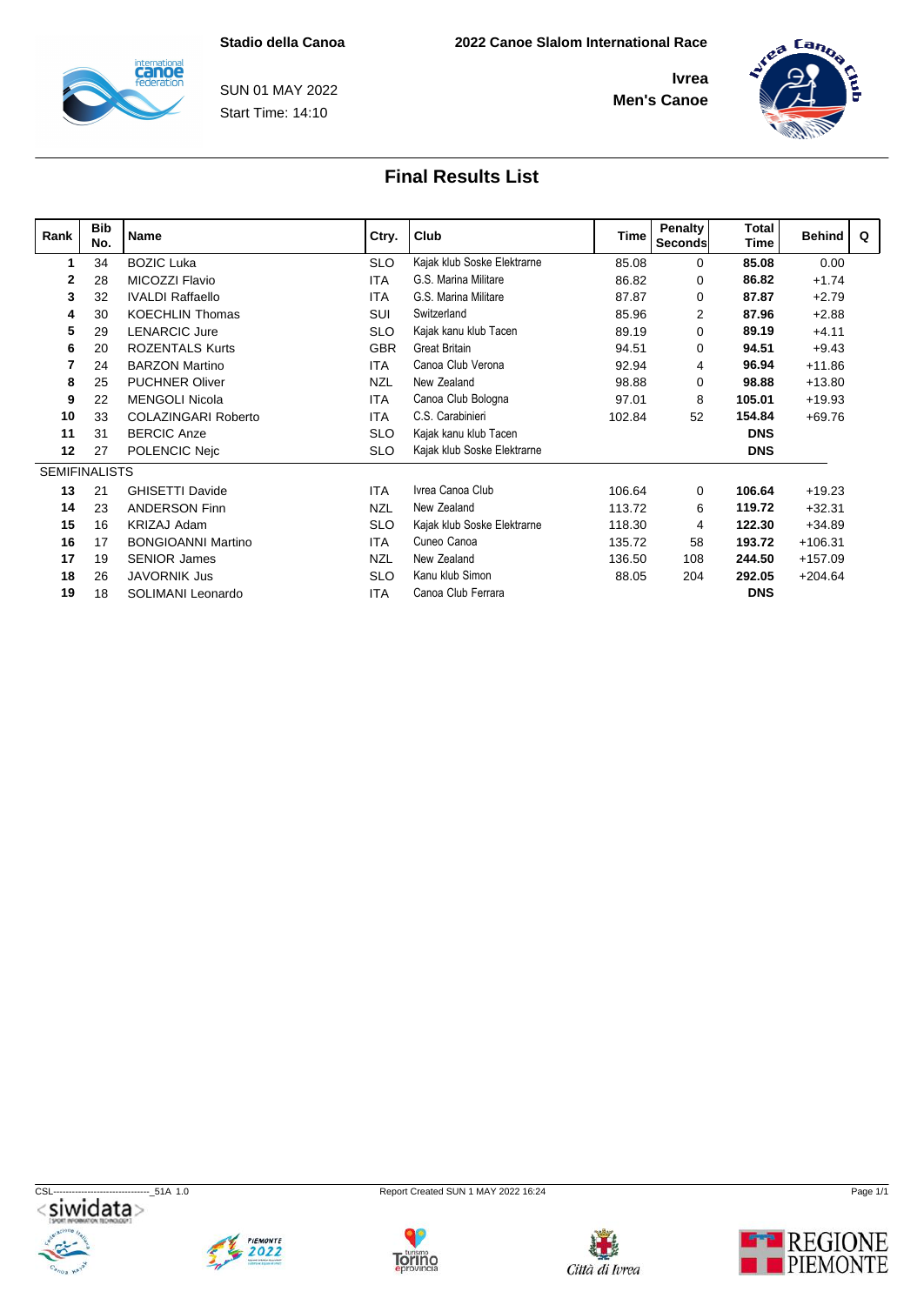

Start Time: 14:39 SUN 01 MAY 2022



### **Final Results List**

| Rank                 | <b>Bib</b><br>No. | Name                         | Ctry.      | Club                        | Time   | <b>Penalty</b><br><b>Seconds</b> | <b>Total</b><br><b>Time</b> | Behind    | Q |  |
|----------------------|-------------------|------------------------------|------------|-----------------------------|--------|----------------------------------|-----------------------------|-----------|---|--|
| $\mathbf{1}$         | 89                | <b>CASTRYCK Titouan</b>      | <b>FRA</b> | France                      | 83.24  | $\overline{4}$                   | 87.24                       | 0.00      |   |  |
| $\mathbf{2}$         | 54                | <b>BENGERI Roko</b>          | CRO        | Croatia                     | 87.38  | $\mathbf 0$                      | 87.38                       | $+0.14$   |   |  |
| 3                    | 62                | <b>PISTONI Michele</b>       | <b>ITA</b> | Ivrea Canoa Club            | 88.47  | $\mathbf 0$                      | 88.47                       | $+1.23$   |   |  |
| 4                    | 74                | <b>POLETTO Mattia</b>        | <b>ITA</b> | Canoa Club Sacile           | 89.70  | $\mathbf 0$                      | 89.70                       | $+2.46$   |   |  |
| 5                    | 68                | <b>HOCEVAR ZIGA Lin</b>      | <b>SLO</b> | Kanu klub Simon             | 88.41  | $\overline{2}$                   | 90.41                       | $+3.17$   |   |  |
| 6                    | 61                | ZOBEC URBANCIC Atej          | <b>SLO</b> | Brodarsko društvo Solkan    | 91.02  | $\mathbf 0$                      | 91.02                       | $+3.78$   |   |  |
| $\overline{7}$       | 87                | PROIETTI Leonardo            | <b>ITA</b> | Canoanium Club Subiaco      | 88.82  | $\overline{4}$                   | 92.82                       | $+5.58$   |   |  |
| 8                    | 75                | <b>MAVRIC Matjaz</b>         | <b>SLO</b> | Kajak kanu klub Nivo Celje  | 92.90  | $\mathbf 0$                      | 92.90                       | $+5.66$   |   |  |
| 9                    | 79                | <b>JEKLIN Mark</b>           | <b>SLO</b> | Kajak klub Soske Elektrarne | 92.81  | 2                                | 94.81                       | $+7.57$   |   |  |
| 10                   | 73                | <b>RIZZIERI Nicola</b>       | <b>ITA</b> | Canoa Club Ferrara          | 93.04  | 2                                | 95.04                       | $+7.80$   |   |  |
| 11                   | 80                | <b>FERRAZZI Xabier</b>       | <b>ITA</b> | Canoa Club Kayak Valstagna  | 89.71  | 6                                | 95.71                       | $+8.47$   |   |  |
| 12                   | 88                | ZIDAR Ziga                   | <b>SLO</b> | Kajak kanu klub Tacen       | 95.22  | $\overline{2}$                   | 97.22                       | $+9.98$   |   |  |
| 12                   | 63                | VELIKONJA Tjaš               | <b>SLO</b> | Kajak klub Soske Elektrarne | 93.22  | $\overline{4}$                   | 97.22                       | $+9.98$   |   |  |
| 14                   | 77                | PISTONI Nicola               | ITA        | Ivrea Canoa Club            | 94.38  | 6                                | 100.38                      | $+13.14$  |   |  |
| 15                   | 67                | <b>FEHLMANN Nicolas</b>      | SUI        | Switzerland                 | 94.85  | 6                                | 100.85                      | $+13.61$  |   |  |
| 16                   | 72                | <b>SERRA Samuele</b>         | <b>ITA</b> | Cuneo Canoa                 | 97.00  | $\overline{4}$                   | 101.00                      | $+13.76$  |   |  |
| 17                   | 57                | BELOT DE LA HUNAUDAYE Brando | <b>ITA</b> | Ivrea Canoa Club            | 100.26 | $\overline{2}$                   | 102.26                      | $+15.02$  |   |  |
| 18                   | 78                | <b>GRM</b> Enej              | <b>SLO</b> | Kajak kanu klub Tacen       | 102.27 | $\mathbf 0$                      | 102.27                      | $+15.03$  |   |  |
| 19                   | 69                | SPERTINO Lorenzo             | <b>ITA</b> | Ivrea Canoa Club            | 98.88  | $\overline{4}$                   | 102.88                      | $+15.64$  |   |  |
| 20                   | 66                | VINKOVIC Gašper              | <b>SLO</b> | Kajak kanu klub Ljubljana   | 99.86  | $\overline{4}$                   | 103.86                      | $+16.62$  |   |  |
| 21                   | 65                | PERAZZO Pietro               | <b>ITA</b> | Ivrea Canoa Club            | 104.00 | $\overline{4}$                   | 108.00                      | $+20.76$  |   |  |
| 22                   | 82                | <b>BREGAR Domen</b>          | <b>SLO</b> | Kajak kanu klub Tacen       | 102.20 | 8                                | 110.20                      | $+22.96$  |   |  |
| 23                   | 59                | <b>CARDINI Lorenzo</b>       | <b>ITA</b> | Ivrea Canoa Club            | 88.20  | 56                               | 144.20                      | $+56.96$  |   |  |
| 24                   | 53                | <b>ROMANO Daniele</b>        | <b>ITA</b> | Canoa Club Brescia          | 106.06 | 56                               | 162.06                      | $+74.82$  |   |  |
| 25                   | 84                | <b>JEKLIN Rene</b>           | <b>SLO</b> | Kajak klub Soske Elektrarne |        |                                  | <b>DNS</b>                  |           |   |  |
| <b>SEMIFINALISTS</b> |                   |                              |            |                             |        |                                  |                             |           |   |  |
| 26                   | 76                | <b>BAROLI Stefano</b>        | <b>ITA</b> | Canoa Club Milano           | 109.29 | $\overline{2}$                   | 111.29                      | $+30.51$  |   |  |
| 27                   | 58                | <b>GUTKNECHT Patrick</b>     | SUI        | Switzerland                 | 106.85 | 6                                | 112.85                      | $+32.07$  |   |  |
| 28                   | 70                | <b>SARTOR Enrico</b>         | <b>ITA</b> | Canoa Club Bologna          | 107.99 | 8                                | 115.99                      | $+35.21$  |   |  |
| 29                   | 55                | <b>KASPER Dominik</b>        | SUI        | Switzerland                 | 108.74 | 8                                | 116.74                      | $+35.96$  |   |  |
| 30                   | 64                | <b>SENK Jon</b>              | <b>SLO</b> | Kajak kanu klub Tacen       | 108.83 | 10                               | 118.83                      | $+38.05$  |   |  |
| 31                   | 60                | <b>ARTUSIO Ruben</b>         | <b>ITA</b> | Cuneo Canoa                 | 119.06 | 8                                | 127.06                      | $+46.28$  |   |  |
| 32                   | 85                | <b>GRIMANDI Gabriele</b>     | <b>ITA</b> | Canoa Club Bologna          | 91.05  | 50                               | 141.05                      | $+60.27$  |   |  |
| 33                   | 86                | SAVLI Jakob                  | <b>SLO</b> | Kajak klub Soske Elektrarne | 90.62  | 52                               | 142.62                      | $+61.84$  |   |  |
| 34                   | 71                | <b>JEKLIN Andrei</b>         | <b>SLO</b> | Kajak klub Soske Elektrarne | 113.96 | 54                               | 167.96                      | $+87.18$  |   |  |
| 35                   | 56                | <b>BIRK Nik</b>              | <b>SLO</b> | Kanu klub Simon             | 130.58 | 50                               | 180.58                      | $+99.80$  |   |  |
| 36                   | 83                | PERI Nicolò                  | <b>ITA</b> | Canoa Club Bologna          | 98.92  | 108                              | 206.92                      | $+126.14$ |   |  |
| 37                   | 81                | <b>LELLI Filippo</b>         | <b>ITA</b> | Canoa Club Bologna          | 121.92 | 156                              | 277.92                      | $+197.14$ |   |  |

CSL-------------------------------\_51A 1.0 Report Created SUN 1 MAY 2022 16:24 Page 1/1









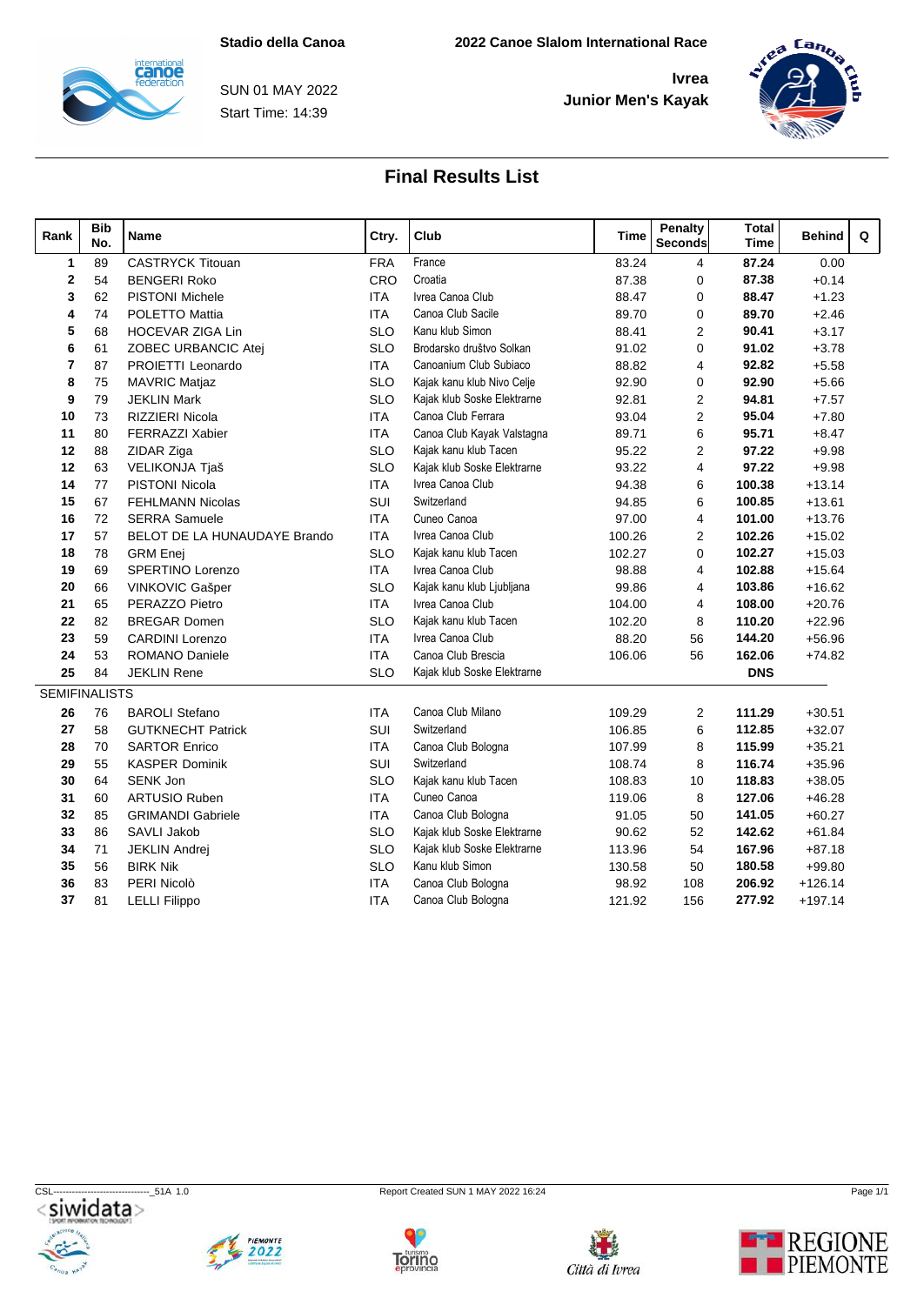

Start Time: 15:05 SUN 01 MAY 2022



# **Final Results List**

| Rank                 | Bib<br>No. | Name                     | Ctry.      | Club                        | Time   | Penalty<br><b>Seconds</b> | <b>Total</b><br><b>Time</b> | Q<br><b>Behind</b> |  |
|----------------------|------------|--------------------------|------------|-----------------------------|--------|---------------------------|-----------------------------|--------------------|--|
| 1                    | 120        | DE COSTER Gabriel        | <b>BEL</b> | Belgium                     | 79.73  | 0                         | 79.73                       | 0.00               |  |
| 2                    | 132        | <b>SRABOTNIK Martin</b>  | <b>SLO</b> | Kajak kanu klub Nivo Celje  | 80.50  | $\mathbf 0$               | 80.50                       | $+0.77$            |  |
| 3                    | 102        | <b>DICKSON Jonny</b>     | <b>GBR</b> | <b>Great Britain</b>        | 80.13  | 2                         | 82.13                       | $+2.40$            |  |
| 4                    | 129        | CHIARELLO Gelindo        | SUI        | Switzerland                 | 82.29  | $\Omega$                  | 82.29                       | $+2.56$            |  |
| 5                    | 123        | <b>MARX Dimitri</b>      | SUI        | Switzerland                 | 82.74  | 0                         | 82.74                       | $+3.01$            |  |
| 6                    | 133        | <b>IVALDI Zeno</b>       | <b>ITA</b> | G.S. Marina Militare        | 82.85  | 0                         | 82.85                       | $+3.12$            |  |
| 7                    | 127        | <b>KUDER MARUSIC Vid</b> | <b>SLO</b> | Kajak kanu klub Tacen       | 81.51  | 2                         | 83.51                       | $+3.78$            |  |
| 8                    | 122        | <b>GHISETTI Davide</b>   | <b>ITA</b> | Ivrea Canoa Club            | 83.60  | 0                         | 83.60                       | $+3.87$            |  |
| 9                    | 136        | <b>DOUGOUD Martin</b>    | SUI        | Switzerland                 | 83.63  | 0                         | 83.63                       | $+3.90$            |  |
| 10                   | 111        | <b>GRIMANDI Leonardo</b> | ITA        | Canoa Club Bologna          | 83.64  | 0                         | 83.64                       | $+3.91$            |  |
| 11                   | 104        | <b>PISTONI Matteo</b>    | <b>ITA</b> | Ivrea Canoa Club            | 84.27  | 0                         | 84.27                       | $+4.54$            |  |
| 12                   | 112        | <b>VALANT Ulan</b>       | <b>SLO</b> | Kajak kanu klub Ljubljana   | 82.83  | 2                         | 84.83                       | $+5.10$            |  |
| 13                   | 107        | <b>PETEK Marko</b>       | <b>SLO</b> | Kajak kanu klub Ljubljana   | 85.09  | $\mathbf 0$               | 85.09                       | $+5.36$            |  |
| 14                   | 135        | <b>WERRO Lukas</b>       | SUI        | Switzerland                 | 83.11  | 2                         | 85.11                       | $+5.38$            |  |
| 15                   | 113        | <b>BARZON Tommaso</b>    | <b>ITA</b> | Canoa Club Verona           | 85.14  | 0                         | 85.14                       | $+5.41$            |  |
| 16                   | 121        | ROHRER Jan               | SUI        | Switzerland                 | 85.19  | 0                         | 85.19                       | $+5.46$            |  |
| 17                   | 125        | <b>MUNSCH Manuel</b>     | SUI        | Switzerland                 | 83.52  | 2                         | 85.52                       | $+5.79$            |  |
| 18                   | 119        | ROMANO Marco             | <b>ITA</b> | Canoa Club Brescia          | 84.12  | 2                         | 86.12                       | $+6.39$            |  |
| 19                   | 126        | <b>DESNOS Mathieu</b>    | <b>BRA</b> | <b>Brasil</b>               | 84.31  | $\overline{2}$            | 86.31                       | $+6.58$            |  |
| 20                   | 114        | LOCNIKAR Jan             | <b>SLO</b> | Kajak kanu klub Nivo Celje  | 84.65  | 2                         | 86.65                       | $+6.92$            |  |
| 21                   | 131        | <b>GONCALVES Pedro</b>   | <b>BRA</b> | <b>Brasil</b>               | 85.22  | 2                         | 87.22                       | $+7.49$            |  |
| 22                   | 97         | <b>CUIGNON Ludovico</b>  | ITA        | Ivrea Canoa Club            | 89.34  | 0                         | 89.34                       | $+9.61$            |  |
| 23                   | 99         | PANICO Tommaso           | ITA        | Ivrea Canoa Club            | 89.06  | 2                         | 91.06                       | $+11.33$           |  |
| 24                   | 91         | <b>GJOSHI Lorand</b>     | KOS        | Kosovo                      | 87.10  | 6                         | 93.10                       | $+13.37$           |  |
| 25                   | 115        | <b>BARZON Giacomo</b>    | <b>ITA</b> | Canoa Club Verona           | 93.35  | $\mathbf 0$               | 93.35                       | $+13.62$           |  |
| 26                   | 118        | <b>TOMINC Lan</b>        | <b>SLO</b> | Kajak kanu klub Nivo Celje  | 93.56  | 2                         | 95.56                       | $+15.83$           |  |
| 27                   | 109        | <b>HENNIN Victor</b>     | <b>BEL</b> | Belgium                     | 94.46  | 52                        | 146.46                      | $+66.73$           |  |
| 28                   | 124        | <b>KANCLER Tine</b>      | <b>SLO</b> | Kajak klub Soske Elektrarne |        |                           | <b>DNS</b>                  |                    |  |
| 29                   | 134        | <b>TESTEN Niko</b>       | <b>SLO</b> | Kajak klub Soske Elektrarne |        |                           | <b>DNS</b>                  |                    |  |
| <b>SEMIFINALISTS</b> |            |                          |            |                             |        |                           |                             |                    |  |
| 30                   | 116        | <b>ROHRER Pitt</b>       | SUI        | Switzerland                 | 87.81  | 4                         | 91.81                       | $+9.82$            |  |
| 31                   | 128        | JAKSE Zan                | <b>SLO</b> | Kajak kanu klub Tacen       | 89.87  | 2                         | 91.87                       | $+9.88$            |  |
| 32                   | 100        | <b>RONGA Paolo</b>       | <b>ITA</b> | Canoa Club Milano           | 90.67  | 4                         | 94.67                       | $+12.68$           |  |
| 33                   | 101        | <b>AUBERTIN Maxime</b>   | <b>BEL</b> | Belgium                     | 92.18  | 4                         | 96.18                       | $+14.19$           |  |
| 34                   | 106        | <b>WIDMER Calvin</b>     | SUI        | Switzerland                 | 92.83  | 6                         | 98.83                       | $+16.84$           |  |
| 35                   | 93         | <b>BIAVA Christian</b>   | ITA        | Ivrea Canoa Club            | 100.30 | 0                         | 100.30                      | $+18.31$           |  |
| 36                   | 103        | ANDEREGG Noe             | SUI        | Switzerland                 | 100.10 | 2                         | 102.10                      | $+20.11$           |  |
| 37                   | 117        | RACZ Koppany             | HUN        | Kajak klub Soske Elektrarne | 94.32  | 8                         | 102.32                      | $+20.33$           |  |
| 38                   | 90         | <b>ZECCOLA Marco</b>     | <b>ITA</b> | Canoa Club Milano           | 107.97 | 8                         | 115.97                      | +33.98             |  |
| 39                   | 96         | PONZO Michele            | <b>ITA</b> | Cuneo Canoa                 | 119.65 | 0                         | 119.65                      | $+37.66$           |  |
| 40                   | 108        | <b>BERNARD Simone</b>    | ITA        | Ivrea Canoa Club            | 87.00  | 50                        | 137.00                      | $+55.01$           |  |
| 41                   | 110        | <b>FRIZLEN Jarl</b>      | SUI        | Switzerland                 | 95.28  | 52                        | 147.28                      | $+65.29$           |  |
| 42                   | 92         | CASERIO Filippo          | <b>ITA</b> | Ivrea Canoa Club            | 92.41  | 58                        | 150.41                      | $+68.42$           |  |
| 43                   | 98         | AMBROSINO Gabriele       | <b>ITA</b> | Ivrea Canoa Club            | 109.63 | 54                        | 163.63                      | $+81.64$           |  |
| 44                   | 130        | <b>BEDA Marcello</b>     | <b>ITA</b> | Canoa Club Bologna          |        |                           | <b>DNS</b>                  |                    |  |
| 45                   | 95         | <b>MELLO Andrea</b>      | <b>ITA</b> | Ivrea Canoa Club            |        |                           | <b>DNS</b>                  |                    |  |
|                      |            |                          |            |                             |        |                           |                             |                    |  |

CSL-------------------------------\_51A 1.0 Report Created SUN 1 MAY 2022 16:25 Page 1/1







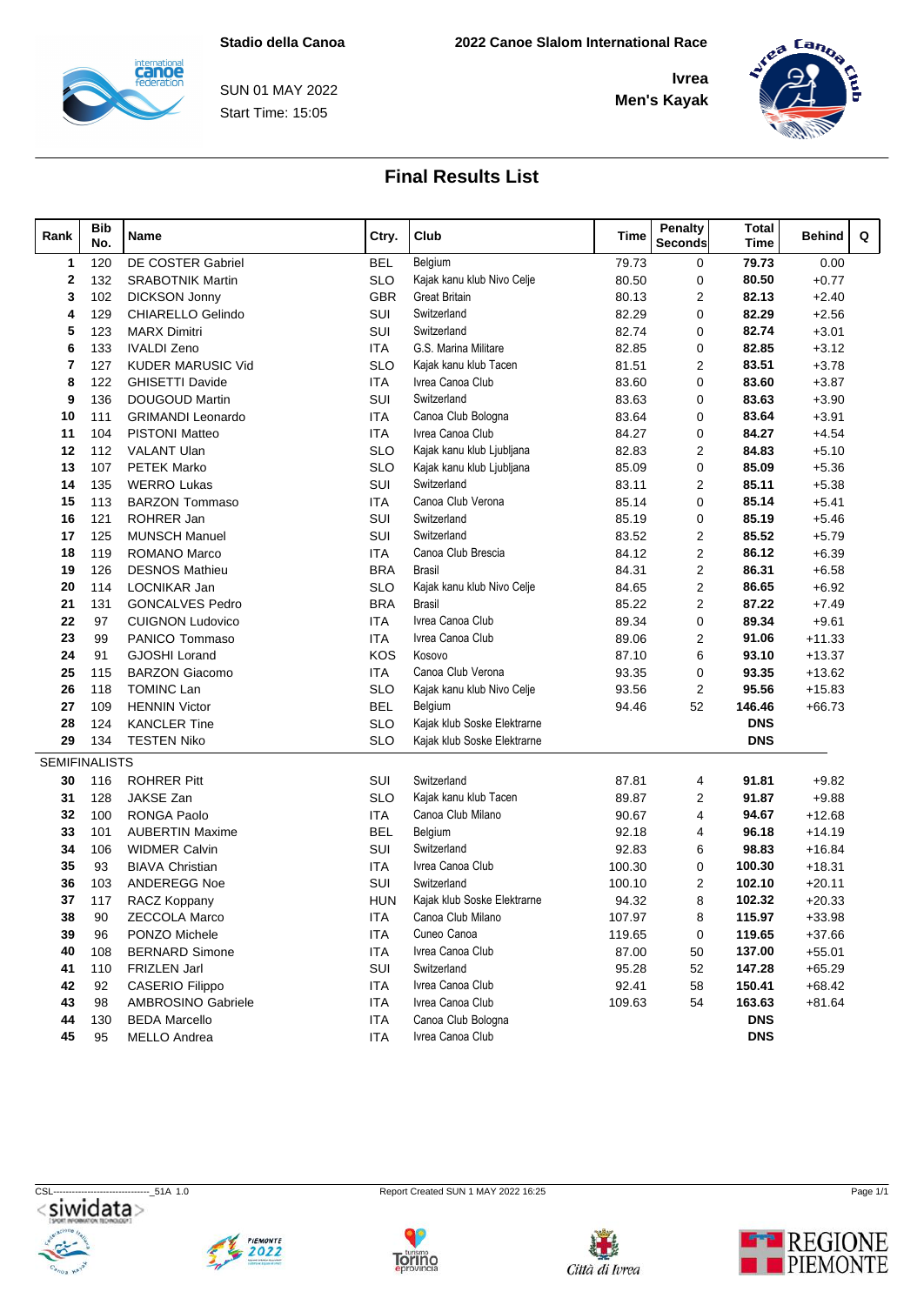

Start Time: 14:24 SUN 01 MAY 2022



| Rank                 | <b>Bib</b><br>No. | <b>Name</b>               | Ctry       | Club            | <b>Time</b> | Penalty<br><b>Seconds</b> | Total<br><b>Time</b> | <b>Behind</b> |  |
|----------------------|-------------------|---------------------------|------------|-----------------|-------------|---------------------------|----------------------|---------------|--|
|                      | 35                | <b>PINTERIC Naja</b>      | <b>SLO</b> | Kanu klub Simon | 120.78      | 4                         | 124.78               | 0.00          |  |
|                      | 36                | <b>BUETIKOFER Fia</b>     | SUI        | Switzerland     | 145.19      | 8                         | 153.19               | $+28.41$      |  |
| 3.                   | 37                | <b>LAMPIC Ema</b>         | <b>SLO</b> | Kanu klub Simon | 117.48      | 254                       | 371.48               | $+246.70$     |  |
| <b>SEMIFINALISTS</b> |                   |                           |            |                 |             |                           |                      |               |  |
| 4                    | 38                | <b>VUILLEUMIER Eyleen</b> | SUI        | Switzerland     | 141.29      | 10                        | 151.29               | $+30.00$      |  |









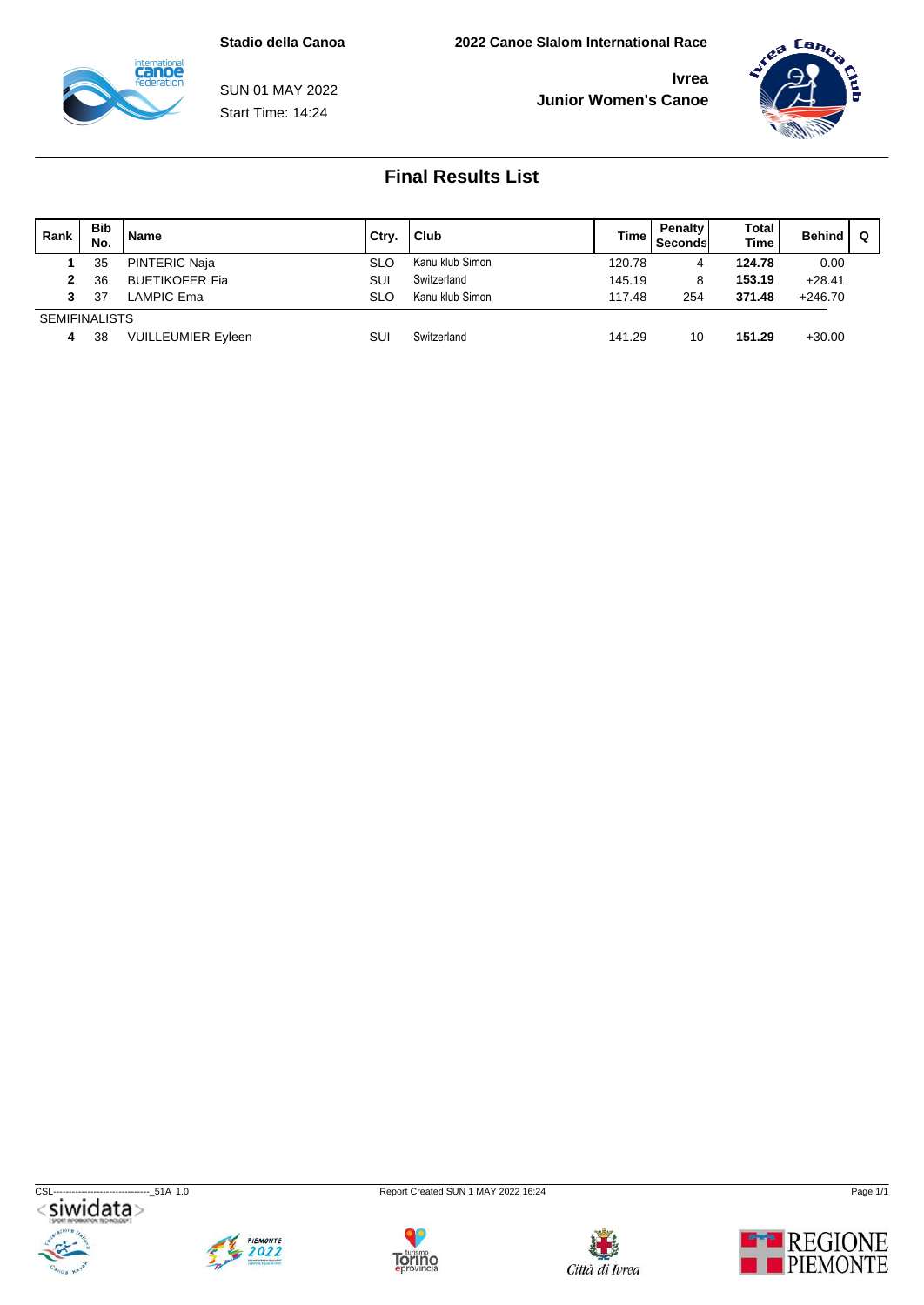

Start Time: 14:28 SUN 01 MAY 2022



| Rank                 | <b>Bib</b><br>No. | Name                       | Ctry.      | Club                        | Time   | Penalty<br><b>Seconds</b> | Total<br><b>Time</b> | Behind    | $\Omega$ |
|----------------------|-------------------|----------------------------|------------|-----------------------------|--------|---------------------------|----------------------|-----------|----------|
|                      | 47                | <b>BORGHI Elena</b>        | <b>ITA</b> | C.S. Carabinieri            | 94.43  | $\mathbf{0}$              | 94.43                | 0.00      |          |
| $\mathbf{2}$         | 52                | SATILA Ana                 | <b>BRA</b> | Brasil                      | 98.38  | $\mathbf{0}$              | 98.38                | $+3.95$   |          |
| 3                    | 45                | <b>MARX Alena</b>          | SUI        | Switzerland                 | 102.21 | $\mathbf{2}$              | 104.21               | $+9.78$   |          |
|                      | 44                | <b>MASSARENTI Carolina</b> | <b>ITA</b> | Ivrea Canoa Club            | 107.08 | 4                         | 111.08               | $+16.65$  |          |
| 5                    | 39                | <b>PANATO Cecilia</b>      | <b>ITA</b> | Canoa Club Pescantina       | 109.66 | $\mathbf{2}$              | 111.66               | $+17.23$  |          |
| 6                    | 50                | <b>HOCEVAR Eva Alina</b>   | <b>SLO</b> | Kanu klub Simon             | 111.23 | 2                         | 113.23               | $+18.80$  |          |
|                      | 43                | <b>BENGERI Katja</b>       | <b>CRO</b> | Croatia                     | 113.55 | $\Omega$                  | 113.55               | $+19.12$  |          |
| 8                    | 40                | <b>BELINGAR Sara</b>       | <b>SLO</b> | Kajak klub Soske Elektrarne | 129.58 | 10                        | 139.58               | $+45.15$  |          |
| 9                    | 48                | NOVAK Lea                  | <b>SLO</b> | Kajak kanu klub Tacen       | 96.08  | 54                        | 150.08               | $+55.65$  |          |
| <b>SEMIFINALISTS</b> |                   |                            |            |                             |        |                           |                      |           |          |
| 10                   | 51                | KOZOROG Alja               | <b>SLO</b> | Kajak klub Soske Elektrarne | 118.33 | 52                        | 170.33               | $+73.51$  |          |
| 11                   | 42                | JUG Asja                   | <b>SLO</b> | Kajak klub Soske Elektrarne | 168.21 | 56                        | 224.21               | $+127.39$ |          |
| 12                   | 41                | KOSSMANN Lilli             | SUI        | Switzerland                 | 145.31 | 162                       | 307.31               | $+210.49$ |          |
| 13                   | 49                | <b>BERTONCELLI Marta</b>   | <b>ITA</b> | C.S. Carabinieri            | 187.05 | $\Omega$                  | <b>DSQ</b>           |           |          |
| 14                   | 46                | SABATTINI Chiara           | <b>ITA</b> | G.S. Fiamme Azzurre         |        |                           | <b>DNS</b>           |           |          |









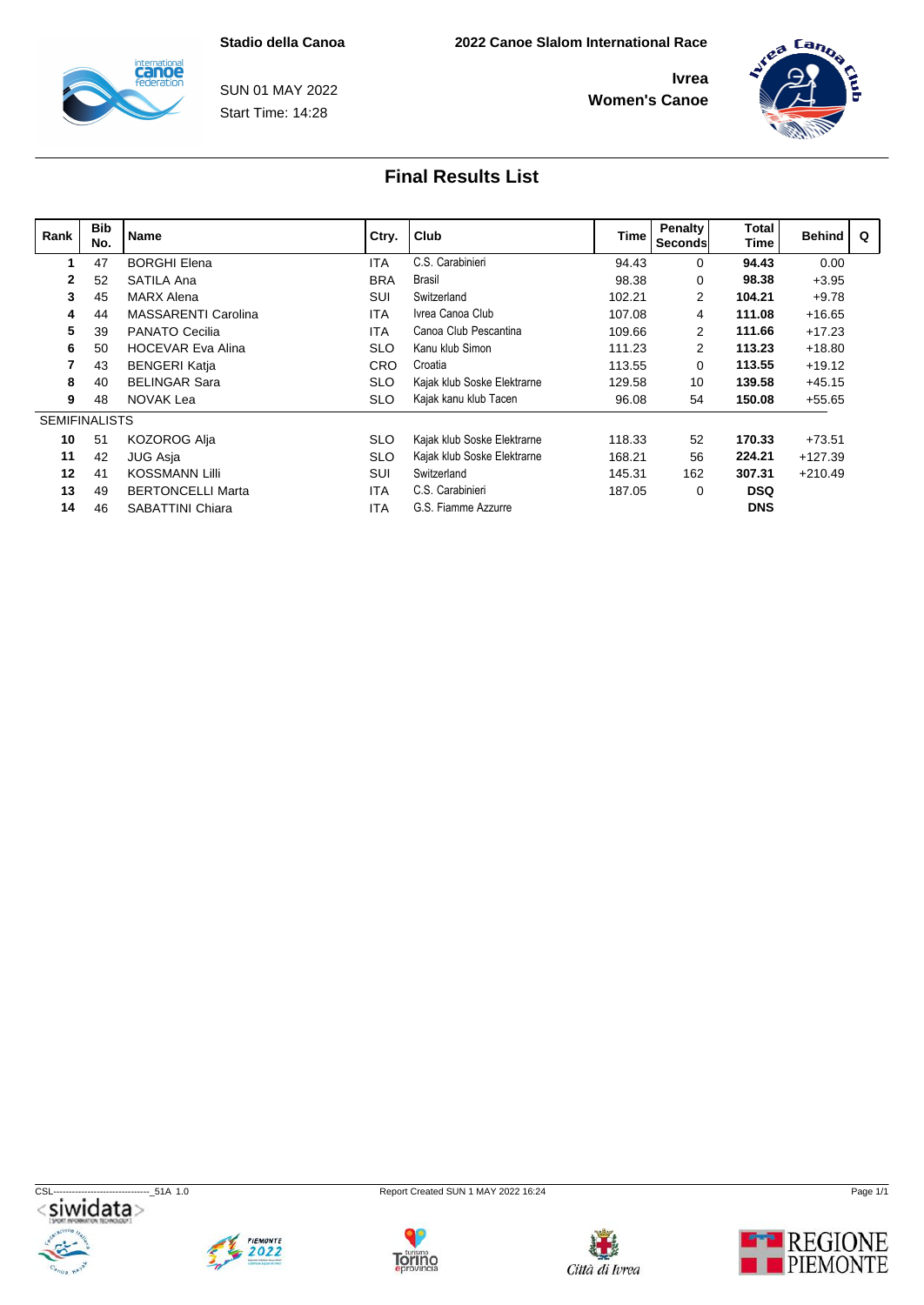

Start Time: 15:36 SUN 01 MAY 2022



| Rank                 | <b>Bib</b><br>No. | Name                      | Ctry.      | Club                      | <b>Time</b> | Penalty<br><b>Seconds</b> | Total<br><b>Time</b> | <b>Behind</b> | $\Omega$ |
|----------------------|-------------------|---------------------------|------------|---------------------------|-------------|---------------------------|----------------------|---------------|----------|
|                      | 141               | <b>PISTONI Lucia</b>      | <b>ITA</b> | Ivrea Canoa Club          | 99.83       | 6                         | 105.83               | 0.00          |          |
| 2                    | 145               | <b>PINTERIC Naja</b>      | <b>SLO</b> | Kanu klub Simon           | 107.20      | $\mathbf{2}$              | 109.20               | $+3.37$       |          |
|                      | 138               | <b>GLOBOKAR Sara</b>      | <b>SLO</b> | Kajak kanu klub Ljubljana | 120.20      | $\mathbf{0}$              | 120.20               | $+14.37$      |          |
| 4                    | 143               | LAMPIC Ema                | <b>SLO</b> | Kanu klub Simon           | 121.02      | $\mathbf{2}$              | 123.02               | $+17.19$      |          |
|                      | 137               | <b>VITALI Giulia</b>      | <b>ITA</b> | Canoa Club Bologna        | 122.59      | 8                         | 130.59               | $+24.76$      |          |
| 6                    | 144               | <b>VUILLEUMIER Eyleen</b> | SUI        | Switzerland               | 138.40      | 8                         | 146.40               | $+40.57$      |          |
|                      | 146               | SKOK Ula                  | <b>SLO</b> | Kajak kanu klub Tacen     | 115.03      | 52                        | 167.03               | $+61.20$      |          |
| 8                    | 139               | <b>BUETIKOFER Fia</b>     | SUI        | Switzerland               | 137.05      | 52                        | 189.05               | $+83.22$      |          |
| <b>SEMIFINALISTS</b> |                   |                           |            |                           |             |                           |                      |               |          |
| 9                    | 147               | <b>HEEL Ladina</b>        | SUI        | Switzerland               | 138.23      | 52                        | 190.23               | $+84.66$      |          |
| 10                   | 142               | DUC Jessica               | SUI        | Switzerland               | 156.27      | 56                        | 212.27               | $+106.70$     |          |
| 11                   | 140               | <b>PIGNAT Caterina</b>    | <b>ITA</b> | Canoa Club Sacile         | 123.68      | 110                       | 233.68               | $+128.11$     |          |